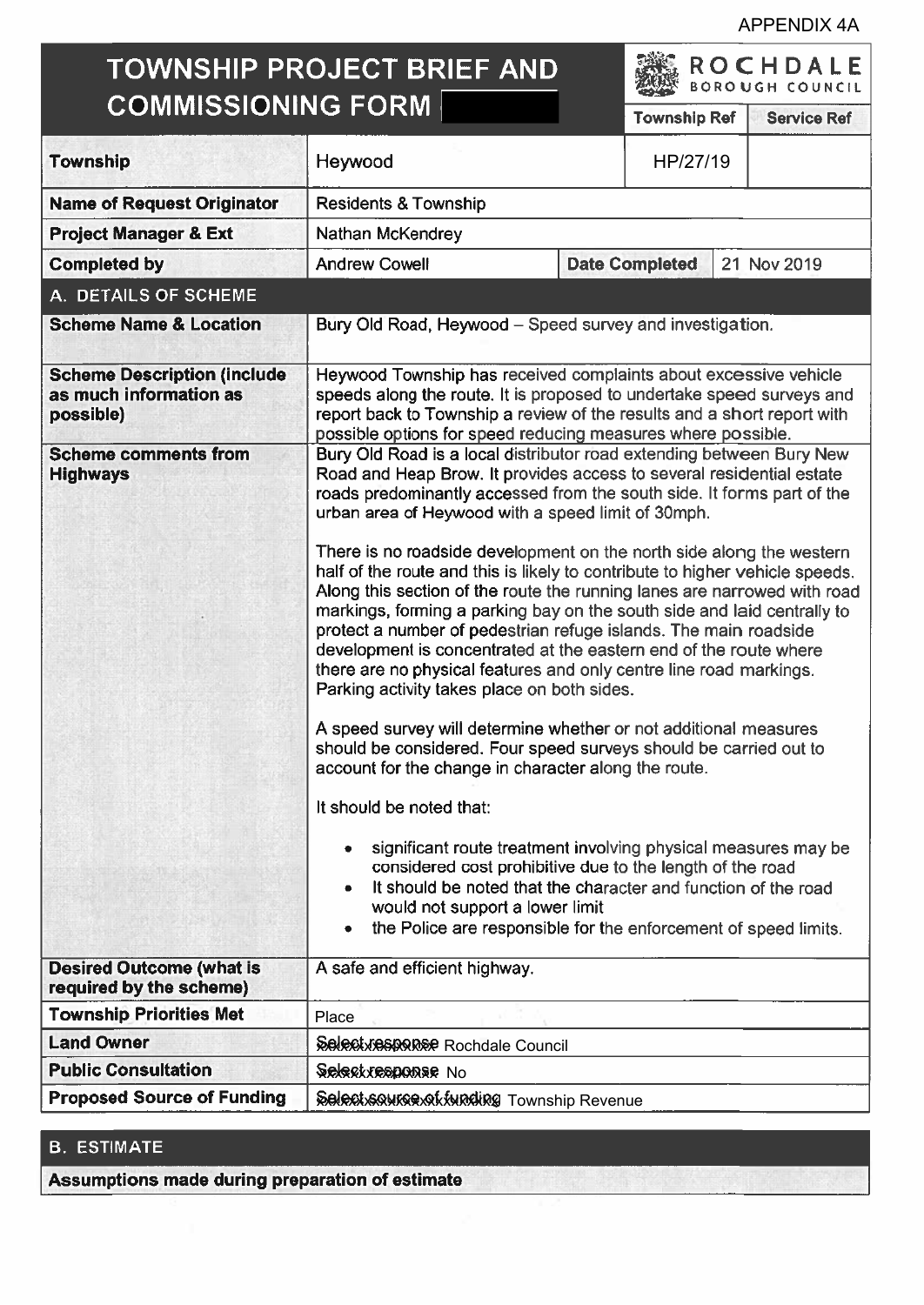- The scheme content is fully understood by the Township Committee and has the full suppor<sup>t</sup> of the Township Committee, especially the local ward councilors.
- There will be no amendments to the schemes once commissioning documents have been approved and signed off.

Risks that may change estimate

| <b>Total Estimated Fees</b>                                       | £800                     |
|-------------------------------------------------------------------|--------------------------|
| <b>Total Estimated Works Costs</b>                                | £1200 (speed surveys x4) |
| <b>**Total Cost</b><br><b>Estimate valid for a 6 month period</b> | £2000                    |
| <b>Amount Approved by Township</b>                                | <b>Cost Code</b>         |

#### C. TIMESCALES

**Estimated Start Date** 

To be assessed on receipt of the signed commissioning document.

#### Evidence

- . A start date will be identified once the commissioning document has been approved and received by Highways, this will be depend on staff availability and workload.
- It is envisaged that <sup>a</sup> start date will be within six months of receiving the commission.
- Evidence of the work commencing will be the expenditure of fees

| <b>Completion Date</b> | Dependent on start date but will be at least 6 months after<br>commencement of design |  |
|------------------------|---------------------------------------------------------------------------------------|--|
|                        |                                                                                       |  |

### Evidence

L

- • $\bullet$   $\;\;$  A completion date will be dependent on the availability of staff in Highways.
- .Evidence of the completion and settlement of final account.

#### D. AUTHORISATION

 have read the terms and conditions provided with this form and agree to the funds being allocated as approved at Committee

| <b>Date Committee Approved Scheme</b>                                           |             |                   |
|---------------------------------------------------------------------------------|-------------|-------------------|
| <b>Signature of Head of Service</b>                                             |             | Date $25/11/2019$ |
| <b>Signature of Rringinal Townships</b><br><b>Officer</b> & Communities Manager | <b>Date</b> |                   |
| <b>Signature of Township Chair</b>                                              | <b>Date</b> |                   |

| E. BENEFITS/OUTCOMES (FOR COMPLETION BY HIGHWAYS & ENGINEERING SERVICE ONLY) |                       |  |
|------------------------------------------------------------------------------|-----------------------|--|
| <b>TAMP Objectives</b>                                                       | <b>LTP Criteria</b>   |  |
|                                                                              | <b>Improve Safety</b> |  |